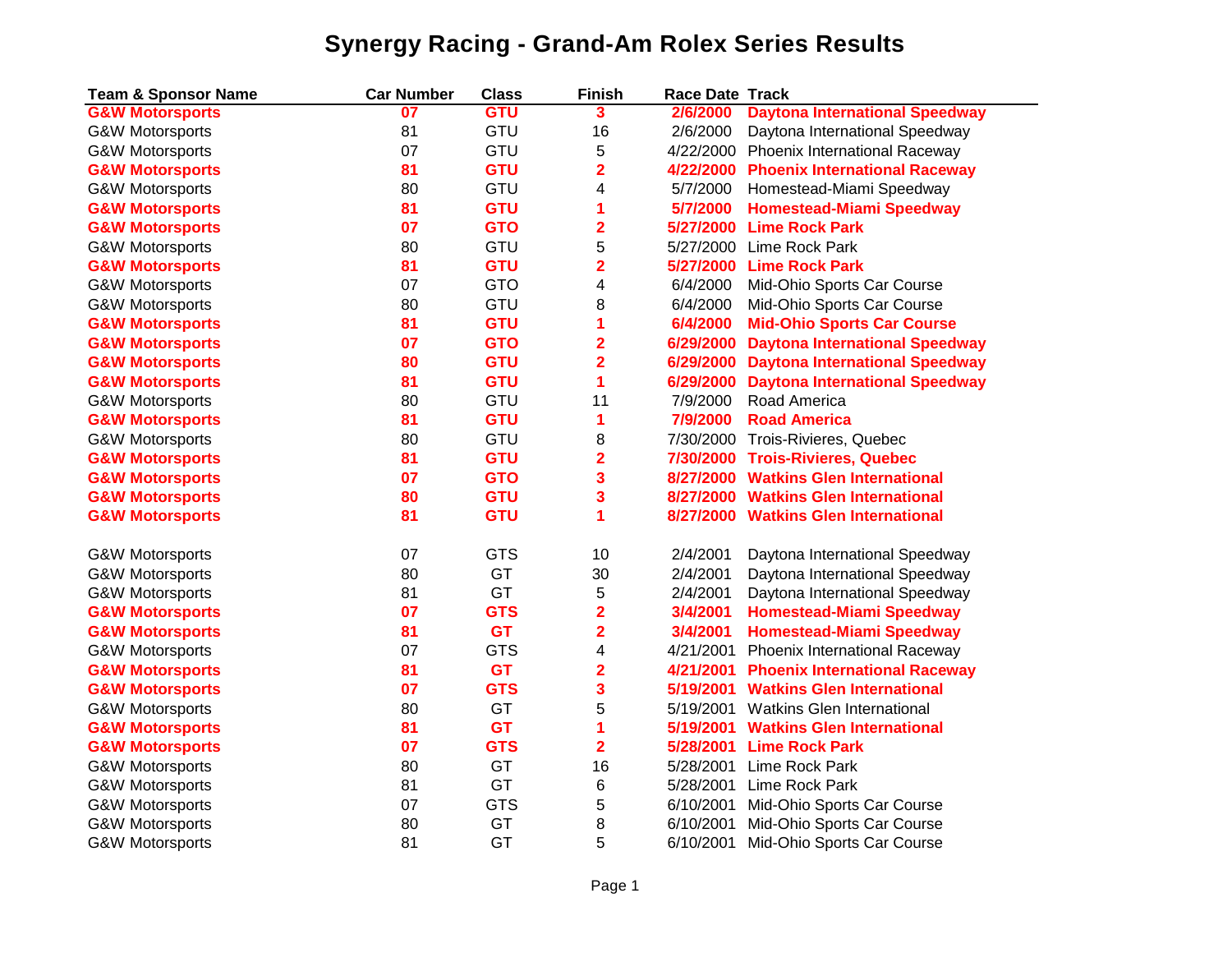| <b>Team &amp; Sponsor Name</b> | <b>Car Number</b> | <b>Class</b> | <b>Finish</b>           | <b>Race Date Track</b> |                                           |
|--------------------------------|-------------------|--------------|-------------------------|------------------------|-------------------------------------------|
| <b>G&amp;W Motorsports</b>     | 07                | <b>GTS</b>   | $\overline{\mathbf{2}}$ | 7/8/2001               | <b>Road America</b>                       |
| <b>G&amp;W Motorsports</b>     | 81                | <b>GT</b>    | 3                       | 7/8/2001               | <b>Road America</b>                       |
| <b>G&amp;W Motorsports</b>     | 07                | <b>GTS</b>   | 4                       | 8/5/2001               | Trois-Rivieres, Quebec                    |
| <b>G&amp;W Motorsports</b>     | 81                | <b>GT</b>    | $\overline{\mathbf{2}}$ | 8/5/2001               | <b>Trois-Rivieres, Quebec</b>             |
| <b>G&amp;W Motorsports</b>     | 07                | <b>GTS</b>   | 2                       | 8/11/2001              | <b>Watkins Glen International</b>         |
| <b>G&amp;W Motorsports</b>     | 81                | GT           | 8                       | 8/11/2001              | Watkins Glen International                |
| <b>G&amp;W Motorsports</b>     | 07                | <b>GTS</b>   | 5                       | 11/3/2001              | Daytona International Speedway            |
| <b>G&amp;W Motorsports</b>     | 81                | <b>GT</b>    | $\overline{\mathbf{2}}$ | 11/3/2001              | <b>Daytona International Speedway</b>     |
| <b>G&amp;W Motorsports</b>     | 07                | <b>SRPII</b> | 6                       | 2/3/2002               | Daytona International Speedway            |
| <b>G&amp;W Motorsports</b>     | 07                | <b>SRPII</b> | $\overline{\mathbf{2}}$ | 3/2/2002               | <b>Homestead-Miami Speedway</b>           |
| <b>G&amp;W Motorsports</b>     | 07                | <b>SRPII</b> | $\overline{\mathbf{2}}$ |                        | 3/23/2002 California Speedway             |
| <b>G&amp;W Motorsports</b>     | 07                | <b>SRPII</b> | $\overline{\mathbf{2}}$ |                        | 4/20/2002 Phoenix International Raceway   |
| <b>G&amp;W Motorsports</b>     | 81                | <b>GT</b>    | 2                       |                        | 6/23/2002 Watkins Glen International      |
| <b>G&amp;W Motorsports</b>     | 70                | <b>SRPII</b> | $\overline{\mathbf{2}}$ | 7/4/2002               | <b>Daytona International Speedway</b>     |
| <b>G&amp;W Motorsports</b>     | 70                | <b>SRPII</b> | 3                       | 8/9/2002               | <b>Watkins Glen International</b>         |
| <b>G&amp;W Motorsports</b>     | 70                | <b>SRPII</b> | 4                       | 9/1/2002               | Virginia International Raceway            |
| <b>G&amp;W Motorsports</b>     | 70                | <b>SRPII</b> | 1                       |                        | 9/15/2002 Le Circuit Mont-Tremblant       |
| <b>G&amp;W Motorsports</b>     | 70                | <b>SRPII</b> | 4                       |                        | 11/10/2002 Daytona International Speedway |
| <b>G&amp;W Motorsports</b>     | 81                | <b>GT</b>    | 1                       |                        | 11/10/2002 Daytona International Speedway |
| <b>G&amp;W Motorsports</b>     | 8                 | <b>DP</b>    | 3                       | 2/2/2003               | <b>Daytona International Speedway</b>     |
| G&W Motorsports                | 80                | <b>SRPII</b> | 5                       | 2/2/2003               | Daytona International Speedway            |
| <b>G&amp;W Motorsports</b>     | 8                 | <b>DP</b>    | $\overline{\mathbf{2}}$ | 3/1/2003               | <b>Homestead-Miami Speedway</b>           |
| <b>G&amp;W Motorsports</b>     | 80                | <b>SRPII</b> | 1                       | 3/1/2003               | <b>Homestead-Miami Speedway</b>           |
| <b>G&amp;W Motorsports</b>     | 8                 | <b>DP</b>    | 3                       | 5/3/2003               | <b>Phoenix International Raceway</b>      |
| <b>G&amp;W Motorsports</b>     | 80                | <b>SRPII</b> | 1                       | 5/3/2003               | <b>Phoenix International Raceway</b>      |
| <b>G&amp;W Motorsports</b>     | 8                 | DP           | 4                       | 5/18/2003              | <b>Barber Motorsports Park</b>            |
| <b>G&amp;W Motorsports</b>     | 8                 | <b>DP</b>    | 4                       | 6/8/2003               | California Speedway                       |
| <b>G&amp;W Motorsports</b>     | 8                 | <b>DP</b>    | 4                       | 6/22/2003              | <b>Watkins Glen International</b>         |
| <b>G&amp;W Motorsports</b>     | 80                | <b>SRPII</b> | 1                       | 6/22/2003              | <b>Watkins Glen International</b>         |
| <b>G&amp;W Motorsports</b>     | 8                 | <b>DP</b>    | 4                       |                        | 6/28/2003 Mid-Ohio Sports Car Course      |
| <b>G&amp;W Motorsports</b>     | 80                | <b>SRPII</b> | 1                       | 6/28/2003              | <b>Mid-Ohio Sports Car Course</b>         |
| G&W Motorsports                | 8                 | <b>DP</b>    | 5                       | 7/3/2003               | Daytona International Speedway            |
| <b>G&amp;W Motorsports</b>     | 80                | <b>SRPII</b> | 1                       | 7/3/2003               | <b>Daytona International Speedway</b>     |
| G&W Motorsports                | 8                 | <b>DP</b>    | 6                       | 8/8/2003               | <b>Watkins Glen International</b>         |
| <b>G&amp;W Motorsports</b>     | 8                 | <b>DP</b>    | 3                       | 9/21/2003              | <b>Le Circuit Mont-Tremblant</b>          |
| <b>G&amp;W Motorsports</b>     | 07                | <b>GTS</b>   | 4                       | 10/5/2003              | Virginia International Raceway            |
| <b>G&amp;W Motorsports</b>     | 12                | <b>SRPII</b> | 1                       |                        | 10/5/2003 Virginia International Raceway  |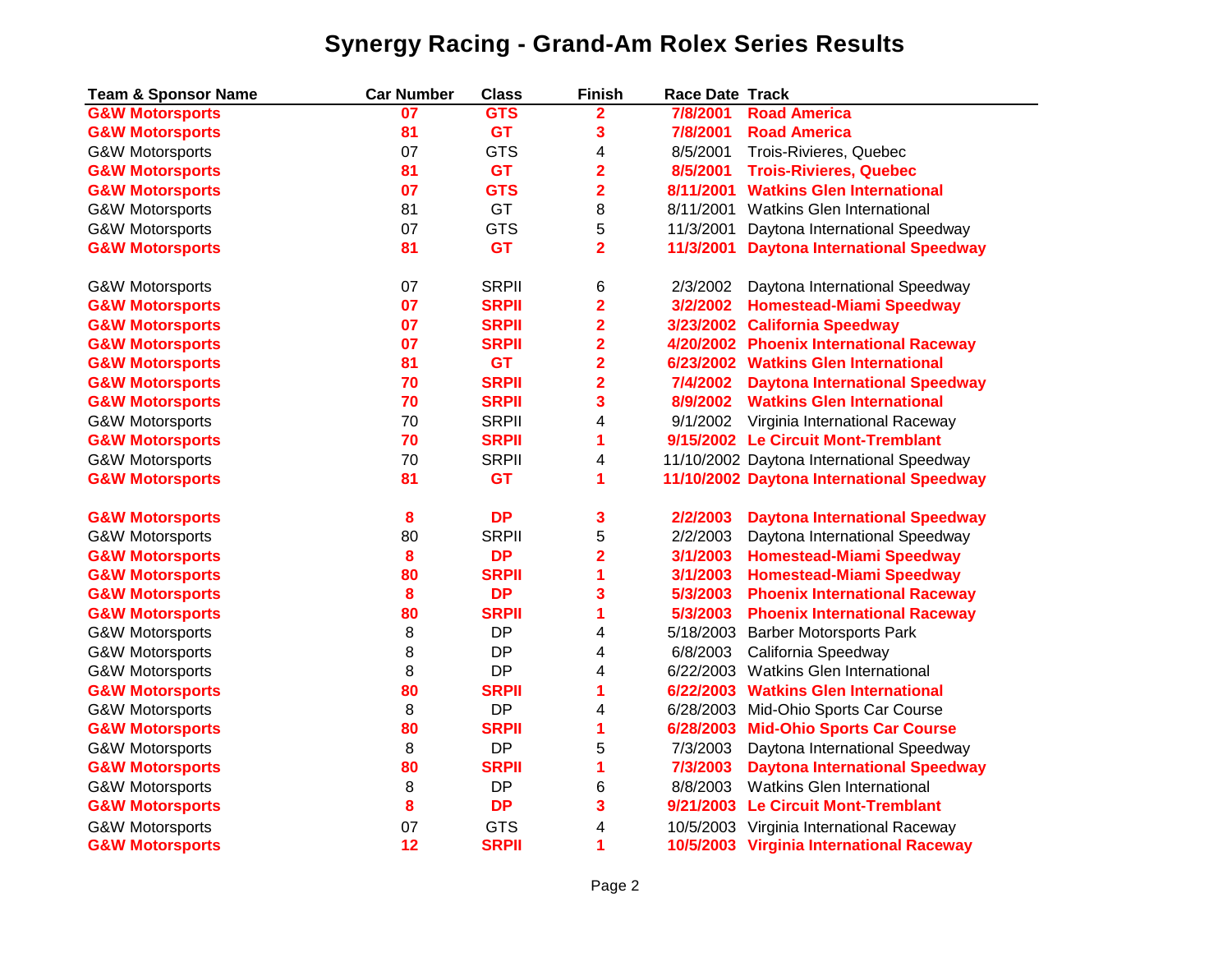| <b>Team &amp; Sponsor Name</b>     | <b>Car Number</b> | <b>Class</b> | <b>Finish</b>           | <b>Race Date Track</b> |                                          |
|------------------------------------|-------------------|--------------|-------------------------|------------------------|------------------------------------------|
| <b>G&amp;W Motorsports</b>         | 8                 | <b>DP</b>    | 3                       |                        | 10/5/2003 Virginia International Raceway |
| <b>G&amp;W Motorsports</b>         | 61                | GT           | 8                       |                        | 11/1/2003 Daytona International Speedway |
| <b>G&amp;W Motorsports</b>         | 8                 | <b>DP</b>    | 6                       |                        | 11/1/2003 Daytona International Speedway |
| <b>G&amp;W Motorsports</b>         | 80                | <b>SRPII</b> | 1                       |                        | 11/1/2003 Daytona International Speedway |
| <b>G&amp;W Motorsports</b>         | 80                | <b>DP</b>    | $\overline{7}$          | 2/1/2004               | Daytona International Speedway           |
| G&W Motorsports                    | 86                | SGS          | 12                      | 2/1/2004               | Daytona International Speedway           |
| G&W Motorsports                    | 80                | <b>DP</b>    | 17                      |                        | 2/28/2004 Homestead-Miami Speedway       |
| <b>G&amp;W Motorsports</b>         | 81                | <b>DP</b>    | $\overline{\mathbf{2}}$ |                        | 2/28/2004 Homestead-Miami Speedway       |
| G&W Motorsports                    | 86                | SGS          | 13                      |                        | 2/28/2004 Homestead-Miami Speedway       |
| <b>Rx.com/ G&amp;W Motorsports</b> | 81                | <b>DP</b>    | 3                       |                        | 4/10/2004 Phoenix International Raceway  |
| <b>G&amp;W Motorsports</b>         | 77                | GT           | 5                       |                        | 5/23/2004 Le Circuit Mont-Tremblant      |
| <b>G&amp;W Motorsports</b>         | 80                | <b>DP</b>    | 17                      |                        | 5/23/2004 Le Circuit Mont-Tremblant      |
| <b>G&amp;W Motorsports</b>         | 86                | SGS          | 5                       |                        | 5/23/2004 Le Circuit Mont-Tremblant      |
| Rx.com/ G&W Motorsports            | 81                | <b>DP</b>    | $\overline{7}$          |                        | 5/23/2004 Le Circuit Mont-Tremblant      |
| <b>G&amp;W Motorsports</b>         | 86                | SGS          | 4                       |                        | 6/20/2004 Watkins Glen International     |
| Rx.com/ G&W Motorsports            | 81                | <b>DP</b>    | 12                      |                        | 6/20/2004 Watkins Glen International     |
| <b>G&amp;W Motorsports</b>         | 86                | SGS          | $\overline{7}$          | 7/1/2004               | Daytona International Speedway           |
| Rx.com/ G&W Motorsports            | 81                | DP           | 16                      | 7/1/2004               | Daytona International Speedway           |
| <b>G&amp;W Motorsports</b>         | 77                | <b>GT</b>    | $\overline{\mathbf{2}}$ | 8/8/2004               | <b>Mid-Ohio Sports Car Course</b>        |
| Rx.com/ G&W Motorsports            | 81                | DP           | 14                      | 8/8/2004               | Mid-Ohio Sports Car Course               |
| Rx.com/ G&W Motorsports            | 81                | DP           | 6                       |                        | 8/13/2004 Watkins Glen International     |
| <b>G&amp;W Motorsports</b>         | 86                | SGS          | $\overline{7}$          |                        | 9/19/2004 Homestead-Miami Speedway       |
| Rx.com/ G&W Motorsports            | 81                | DP           | 8                       |                        | 9/19/2004 Homestead-Miami Speedway       |
| <b>G&amp;W Motorsports</b>         | 77                | GT           | 5                       |                        | 10/3/2004 Virginia International Raceway |
| G&W Motorsports                    | 80                | <b>DP</b>    | 13                      |                        | 10/3/2004 Virginia International Raceway |
| <b>G&amp;W Motorsports</b>         | 86                | SGS          | $\overline{7}$          |                        | 10/3/2004 Virginia International Raceway |
| Rx.com/ G&W Motorsports            | 81                | <b>DP</b>    | 15                      |                        | 10/3/2004 Virginia International Raceway |
| <b>G&amp;W Motorsports</b>         | 77                | <b>GT</b>    | 3                       |                        | 10/10/2004 Barber Motorsports Park       |
| <b>G&amp;W Motorsports</b>         | 86                | SGS          | 4                       |                        | 10/10/2004 Barber Motorsports Park       |
| Rx.com/ G&W Motorsports            | 81                | <b>DP</b>    | 8                       |                        | 10/10/2004 Barber Motorsports Park       |
| <b>G&amp;W Motorsports</b>         | 77                | GT           | 8                       |                        | 10/31/2004 California Speedway           |
| <b>G&amp;W Motorsports</b>         | 86                | SGS          | 8                       |                        | 10/31/2004 California Speedway           |
| Rx.com/ G&W Motorsports            | 81                | <b>DP</b>    | 10                      |                        | 10/31/2004 California Speedway           |
| Rx.com/ Synergy Racing             | 8                 | <b>DP</b>    | 17                      | 2/6/2005               | Daytona International Speedway           |
| <b>Synergy Racing</b>              | 86                | DP           | 29                      | 2/6/2005               | Daytona International Speedway           |
| Team Seattle/ Synergy Racing       | 80                | GT           | 14                      | 2/6/2005               | Daytona International Speedway           |
| Team Seattle/ Synergy Racing       | 81                | GT           | 21                      | 2/6/2005               | Daytona International Speedway           |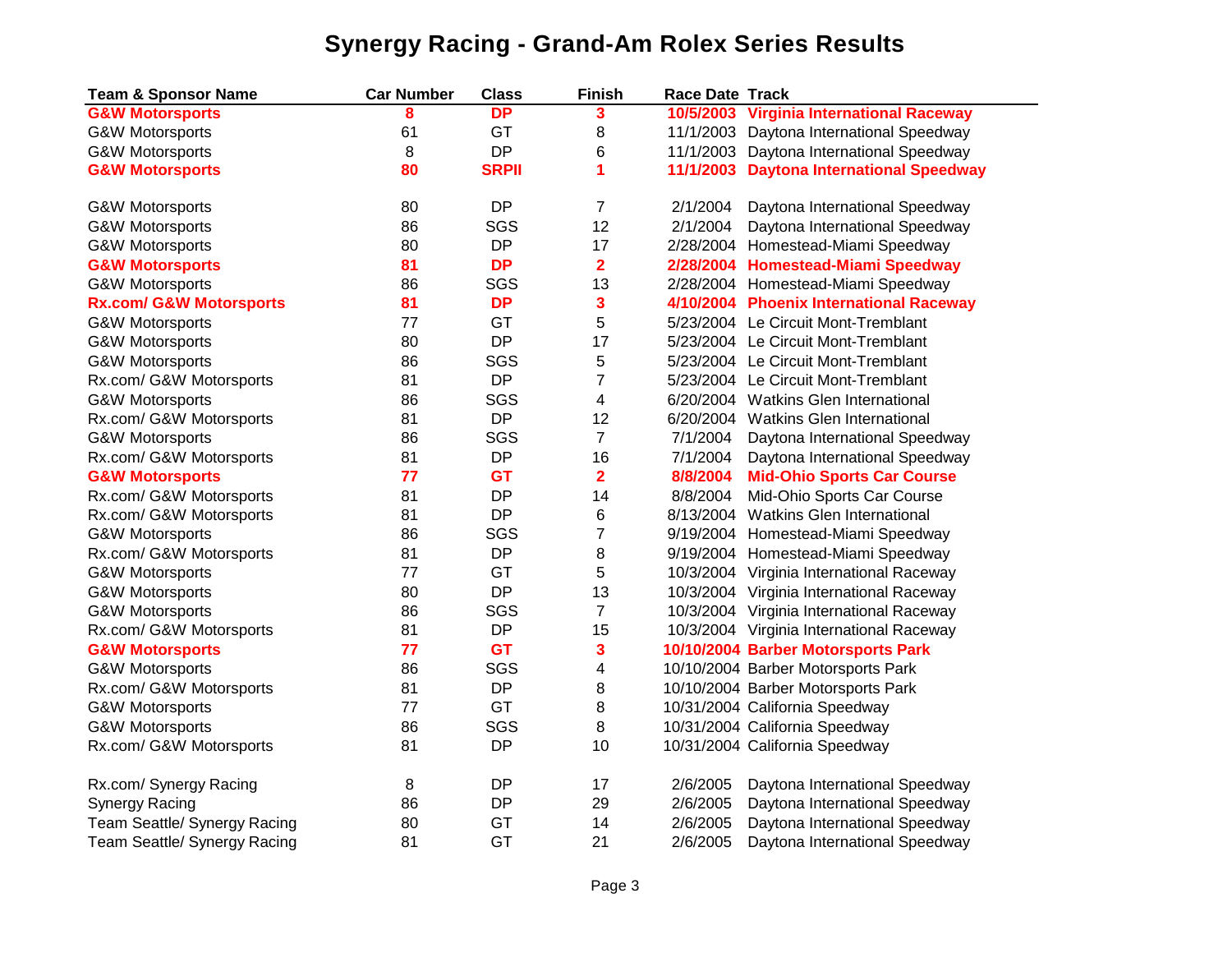| <b>Team &amp; Sponsor Name</b> | <b>Car Number</b> | <b>Class</b>    | <b>Finish</b>           | <b>Race Date Track</b> |                                          |
|--------------------------------|-------------------|-----------------|-------------------------|------------------------|------------------------------------------|
| Rx.com/ Synergy Racing         | 8                 | $\overline{DP}$ | 15                      | 3/5/2005               | Homestead-Miami Speedway                 |
| <b>Synergy Racing</b>          | 80                | GT              | 4                       | 3/5/2005               | Homestead-Miami Speedway                 |
| <b>Synergy Racing</b>          | 81                | GT              | 8                       | 3/5/2005               | Homestead-Miami Speedway                 |
| Rx.com/ Synergy Racing         | 8                 | <b>DP</b>       | 18                      | 4/3/2005               | California Speedway                      |
| <b>Synergy Racing</b>          | 80                | <b>GT</b>       | 3                       | 4/3/2005               | <b>California Speedway</b>               |
| <b>Synergy Racing</b>          | 81                | GT              | 16                      | 4/3/2005               | California Speedway                      |
| Rx.com/ Synergy Racing         | 8                 | <b>DP</b>       | 23                      | 5/1/2005               | Mazda Raceway Laguna Seca                |
| <b>Synergy Racing</b>          | 80                | GT              | 4                       | 5/1/2005               | Mazda Raceway Laguna Seca                |
| <b>Synergy Racing</b>          | 81                | GT              | 17                      | 5/1/2005               | Mazda Raceway Laguna Seca                |
| Rx.com/ Synergy Racing         | 8                 | <b>DP</b>       | 9                       | 5/21/2005              | Le Circuit Mont-Tremblant                |
| <b>Synergy Racing</b>          | 80                | <b>GT</b>       | $\overline{\mathbf{2}}$ |                        | 5/21/2005 Le Circuit Mont-Tremblant      |
| <b>Synergy Racing</b>          | 81                | GT              | 14                      |                        | 5/21/2005 Le Circuit Mont-Tremblant      |
| Rx.com/ Synergy Racing         | 8                 | <b>DP</b>       | 9                       |                        | 6/12/2005 Watkins Glen International     |
| <b>Synergy Racing</b>          | 80                | GT              | 6                       |                        | 6/12/2005 Watkins Glen International     |
| <b>Synergy Racing</b>          | 81                | GT              | 20                      |                        | 6/12/2005 Watkins Glen International     |
| Rx.com/ Synergy Racing         | 8                 | <b>DP</b>       | 19                      |                        | 6/30/2005 Daytona International Speedway |
| <b>Synergy Racing</b>          | 80                | GT              | 6                       |                        | 6/30/2005 Daytona International Speedway |
| <b>Synergy Racing</b>          | 81                | GT              | 13                      |                        | 6/30/2005 Daytona International Speedway |
| Rx.com/ Synergy Racing         | 8                 | <b>DP</b>       | 16                      |                        | 7/31/2005 Barber Motorsports Park        |
| <b>Synergy Racing</b>          | 80                | <b>GT</b>       | $\overline{2}$          |                        | 7/31/2005 Barber Motorsports Park        |
| <b>Synergy Racing</b>          | 81                | GT              | 13                      |                        | 7/31/2005 Barber Motorsports Park        |
| Rx.com/ Synergy Racing         | 8                 | <b>DP</b>       | 11                      |                        | 8/12/2005 Watkins Glen International     |
| <b>Synergy Racing</b>          | 80                | GT              | 6                       |                        | 8/12/2005 Watkins Glen International     |
| <b>Synergy Racing</b>          | 81                | GT              | 14                      |                        | 8/12/2005 Watkins Glen International     |
| Rx.com/ Synergy Racing         | 8                 | <b>DP</b>       | 7                       |                        | 8/27/2005 Mid-Ohio Sports Car Course     |
| <b>Synergy Racing</b>          | 80                | GT              | 6                       |                        | 8/27/2005 Mid-Ohio Sports Car Course     |
| <b>Synergy Racing</b>          | 81                | GT              | 23                      |                        | 8/27/2005 Mid-Ohio Sports Car Course     |
| Rx.com/ Synergy Racing         | 8                 | DP              | 17                      |                        | 9/10/2005 Phoenix International Raceway  |
| <b>Synergy Racing</b>          | 80                | GT              | 5                       |                        | 9/10/2005 Phoenix International Raceway  |
| <b>Synergy Racing</b>          | 81                | GT              | 13                      |                        | 9/10/2005 Phoenix International Raceway  |
| Rx.com/ Synergy Racing         | 8                 | <b>DP</b>       | 14                      | 9/24/2005              | <b>Watkins Glen International</b>        |
| <b>Synergy Racing</b>          | 80                | GT              | 12                      |                        | 9/24/2005 Watkins Glen International     |
| <b>Synergy Racing</b>          | 81                | GT              | 18                      |                        | 9/24/2005 Watkins Glen International     |
| Rx.com/ Synergy Racing         | 8                 | DP              | 19                      |                        | 10/9/2005 Virginia International Raceway |
| <b>Synergy Racing</b>          | 80                | GT              | 7                       |                        | 10/9/2005 Virginia International Raceway |
| Rx.com/ Synergy Racing         | 8                 | DP              | 13                      |                        | 11/5/2005 Autodromo Hermanos Rodriguez   |
| <b>Synergy Racing</b>          | 80                | <b>GT</b>       | 3                       |                        | 11/5/2005 Autodromo Hermanos Rodriguez   |
| Synergy Racing                 | 81                | GT              | $\overline{7}$          |                        | 11/5/2005 Autodromo Hermanos Rodriguez   |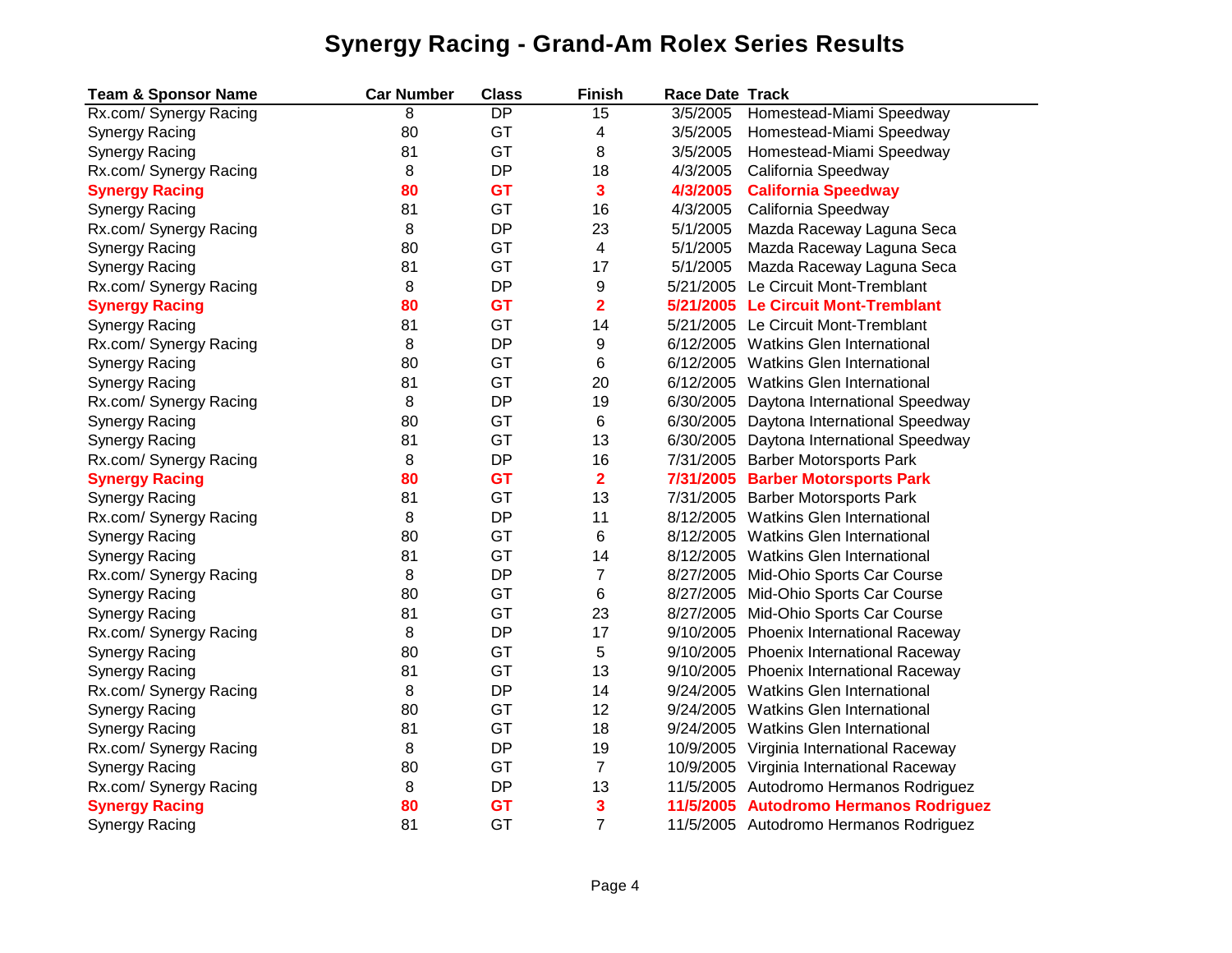| <b>Team &amp; Sponsor Name</b>         | <b>Car Number</b> | <b>Class</b>    | <b>Finish</b>    | <b>Race Date Track</b> |                                          |
|----------------------------------------|-------------------|-----------------|------------------|------------------------|------------------------------------------|
| Rx.com/ Synergy Racing                 | 8                 | $\overline{DP}$ | 25               |                        | 1/29/2006 Daytona International Speedway |
| <b>Synergy Racing</b>                  | 80                | GT              | 22               |                        | 1/29/2006 Daytona International Speedway |
| <b>Synergy Racing</b>                  | 81                | GT              | 17               |                        | 1/29/2006 Daytona International Speedway |
| <b>Synergy Racing</b>                  | 86                | GT              | 36               |                        | 1/29/2006 Daytona International Speedway |
| <b>Synergy Racing</b>                  | 87                | GT              | 20               |                        | 1/29/2006 Daytona International Speedway |
| <b>Synergy Racing</b>                  | 8                 | <b>DP</b>       | 10               | 3/4/2006               | Autodromo Hermanos Rodriguez             |
| <b>Synergy Racing</b>                  | 80                | <b>GT</b>       | $\overline{2}$   | 3/4/2006               | <b>Autodromo Hermanos Rodriguez</b>      |
| <b>Synergy Racing</b>                  | 81                | GT              | 13               | 3/4/2006               | Autodromo Hermanos Rodriguez             |
| Shoes for Crews/ Synergy Racing        | 80                | GT              | 6                |                        | 3/25/2006 Homestead-Miami Speedway       |
| <b>Synergy Racing</b>                  | 8                 | DP              | 27               |                        | 3/25/2006 Homestead-Miami Speedway       |
| <b>Synergy Racing</b>                  | 81                | GT              | 18               |                        | 3/25/2006 Homestead-Miami Speedway       |
| <b>Synergy Racing</b>                  | 8                 | <b>DP</b>       | 26               | 4/8/2006               | Long Beach                               |
| Shoes for Crews/ Synergy Racing        | 80                | GT              | 8                | 4/23/2006              | Virginia International Raceway           |
| <b>Synergy Racing</b>                  | 8                 | <b>DP</b>       | 25               |                        | 4/23/2006 Virginia International Raceway |
| Synergy Racing                         | 81                | GT              | 9                |                        | 4/23/2006 Virginia International Raceway |
| <b>Synergy Racing</b>                  | 87                | GT              | 15               |                        | 4/23/2006 Virginia International Raceway |
| Shoes for Crews/ Synergy Racing        | 80                | GT              | 8                | 5/7/2006               | Mazda Raceway Laguna Seca                |
| <b>Synergy Racing</b>                  | 8                 | <b>DP</b>       | 17               | 5/7/2006               | Mazda Raceway Laguna Seca                |
| <b>Synergy Racing</b>                  | 81                | GT              | 13               | 5/7/2006               | Mazda Raceway Laguna Seca                |
| Shoes for Crews/ Synergy Racing        | 80                | GT              | 6                |                        | 5/13/2006 Phoenix International Raceway  |
| <b>Synergy Racing</b>                  | 8                 | <b>DP</b>       | 22               |                        | 5/13/2006 Phoenix International Raceway  |
| <b>Synergy Racing</b>                  | 81                | GT              | $\boldsymbol{7}$ |                        | 5/13/2006 Phoenix International Raceway  |
| Shoes for Crews/ Synergy Racing        | 80                | GT              | 5                |                        | 5/29/2006 Lime Rock Park                 |
| <b>Synergy Racing</b>                  | 81                | GT              | 9                | 5/29/2006              | Lime Rock Park                           |
| Shoes for Crews/ Synergy Racing        | 80                | GT              | 5                | 6/3/2006               | <b>Watkins Glen International</b>        |
| Synergy Racing                         | 8                 | <b>DP</b>       | 9                | 6/3/2006               | <b>Watkins Glen International</b>        |
| <b>Synergy Racing</b>                  | 81                | GT              | 11               | 6/3/2006               | <b>Watkins Glen International</b>        |
| Shoes for Crews/ Synergy Racing        | 80                | GT              | 6                | 6/25/2006              | Mid-Ohio Sports Car Course               |
| <b>Synergy Racing</b>                  | 8                 | <b>DP</b>       | 22               |                        | 6/25/2006 Mid-Ohio Sports Car Course     |
| Synergy Racing                         | 81                | GT              | 16               |                        | 6/25/2006 Mid-Ohio Sports Car Course     |
| Shoes for Crews/ Synergy Racing        | 80                | GT              | $\overline{7}$   | 6/29/2006              | Daytona International Speedway           |
| <b>Synergy Racing</b>                  | 81                | GT              | 8                |                        | 6/29/2006 Daytona International Speedway |
| Shoes for Crews/ Synergy Racing        | 80                | GT              | 16               |                        | 7/30/2006 Barber Motorsports Park        |
| <b>Synergy Racing</b>                  | 8                 | <b>DP</b>       | 24               |                        | 7/30/2006 Barber Motorsports Park        |
| <b>Synergy Racing</b>                  | 81                | GT              | 9                |                        | 7/30/2006 Barber Motorsports Park        |
| <b>EMC Mechanical/ Synergy Racing</b>  | 8                 | <b>DP</b>       | 22               |                        | 8/11/2006 Watkins Glen International     |
| Comfort Systems/ Synergy Racing        | 81                | GT              | 13               |                        | 8/26/2006 Infineon Raceway               |
| <b>Shoes for Crews/ Synergy Racing</b> | 80                | <b>GT</b>       | 3                |                        | 8/26/2006 Infineon Raceway               |
| Synergy Racing                         | 8                 | <b>DP</b>       | 15               |                        | 8/26/2006 Infineon Raceway               |